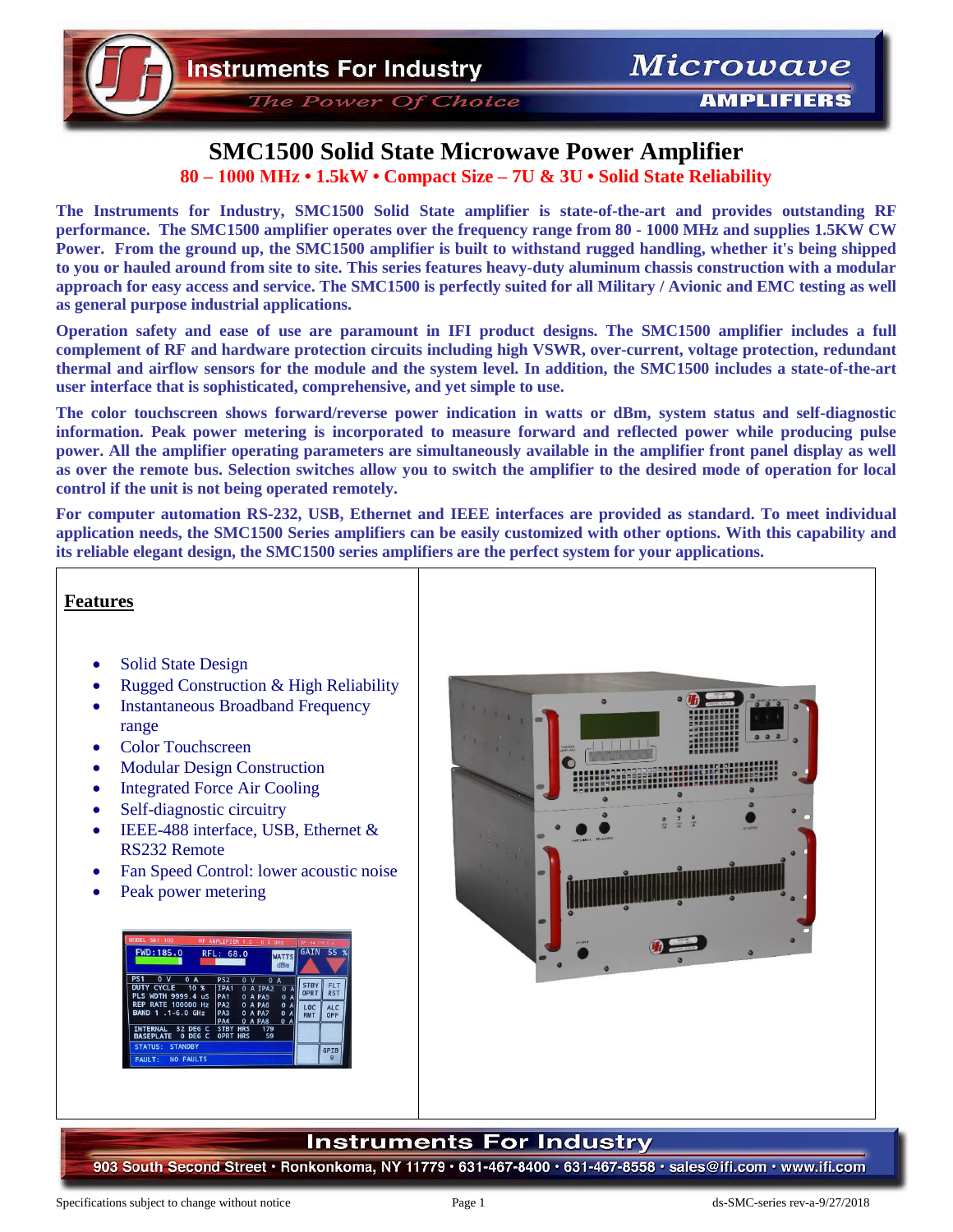The Power Of Choice

**AMPLIFIERS** 

# **SMC1500 Solid State Microwave Power Amplifier**

**80 – 1000 MHz • 1.5kW • Compact Size – 7U & 3U • Solid State Reliability**

| <b>General Specifications:</b>                                                                                                                                                         |                                                                                               |                    |                  |              |                                                        |                                               |
|----------------------------------------------------------------------------------------------------------------------------------------------------------------------------------------|-----------------------------------------------------------------------------------------------|--------------------|------------------|--------------|--------------------------------------------------------|-----------------------------------------------|
| Model                                                                                                                                                                                  | <b>Frequency</b>                                                                              | <b>Rated Power</b> | Gain             | <b>Mains</b> | Weight                                                 | <b>Size</b>                                   |
| <b>Number</b>                                                                                                                                                                          | Range (MHz)                                                                                   | (watts minimum)    | (d <b>B</b> min) | (kVA)        | (Pounds)                                               | (Inches)                                      |
| <b>SMC1500</b>                                                                                                                                                                         | $80 - 1000$                                                                                   | 1500               | 62               | 10.5         | <b>Power Supply: 50lbs</b><br><b>RF Drawer; 140lbs</b> | 5.25"H x 19"W x 27"D<br>12.25"H x 19"W x 27"D |
| <b>Standard Features for IFI SMC1500 Solid State Amplifier</b>                                                                                                                         |                                                                                               |                    |                  |              |                                                        |                                               |
| Standard VSWR Reflected Power Protection, the unit operates without damage or oscillation into any magnitude of phase or load impedance,<br>Features: Open & Short Circuit Protection. |                                                                                               |                    |                  |              |                                                        |                                               |
|                                                                                                                                                                                        | * Alternate Prime Power (specify at time of order)                                            |                    |                  |              |                                                        |                                               |
|                                                                                                                                                                                        | GPIB IEEE 488, RS232, USB, Ethernet Remote Control                                            |                    |                  |              |                                                        |                                               |
|                                                                                                                                                                                        | RF Sample Port on the Front Panel, 112R for rear panel                                        |                    |                  |              |                                                        |                                               |
|                                                                                                                                                                                        | Internal Pre-amplification to obtain rated output power with an input level of 0 dBm or less. |                    |                  |              |                                                        |                                               |
|                                                                                                                                                                                        | Gain Control Local & Remote, 30dB range                                                       |                    |                  |              |                                                        |                                               |
|                                                                                                                                                                                        | RF Input/Output Connectors on the Front Panel, 118R for rear panel                            |                    |                  |              |                                                        |                                               |
|                                                                                                                                                                                        | Internal Systems Diagnostics & Status Indicators                                              |                    |                  |              |                                                        |                                               |
|                                                                                                                                                                                        | Total/Operate Elapsed Time Metering in hours                                                  |                    |                  |              |                                                        |                                               |
|                                                                                                                                                                                        | <b>RF Safety Interlock</b>                                                                    |                    |                  |              |                                                        |                                               |
|                                                                                                                                                                                        | Forward/Reflected Power Indication simultaneously on Front Panel display                      |                    |                  |              |                                                        |                                               |

#### **IFI SMC1500 Solid State Amplifier Specifications**

| Frequency Range:             | 80 - 1000 MHz                                                              |  |  |  |
|------------------------------|----------------------------------------------------------------------------|--|--|--|
| Rated Output Power:          | 1500W                                                                      |  |  |  |
| P1dB Power:                  | 900W min, 1000W nominal                                                    |  |  |  |
| Gain @ Rated Power:          | 62 dB                                                                      |  |  |  |
| Prime Power:                 | As Required (Some are listed below)                                        |  |  |  |
| Input/output Impedance:      | 50 ohms                                                                    |  |  |  |
| RF Input/ Sample Connectors: | Type N Female, unless specified otherwise                                  |  |  |  |
| <b>RF Output Connector:</b>  | Type 7/16 Female<br>Other connectors available by request or specification |  |  |  |
| Input VSWR:                  | 2.0:1                                                                      |  |  |  |
| Output VSWR:                 | 2.5:1                                                                      |  |  |  |
| <b>Operating Temp:</b>       | $0^{\circ}$ to 50 $^{\circ}$ C                                             |  |  |  |
| Non-operating Temp:          | $-40^{\circ}$ to $70^{\circ}$ C (50,000 feet max)                          |  |  |  |
| Humidity:                    | 95% without condensation                                                   |  |  |  |
| Altitude:                    | 10,000 feet                                                                |  |  |  |
| Cooling System:              | Air cooled, self contained                                                 |  |  |  |
| Modulation:                  | Pulse, AM, FM                                                              |  |  |  |
| Configuration:               | <b>Rack Mountable</b>                                                      |  |  |  |
| Spurious Outputs:            | <-50 dBc nominal                                                           |  |  |  |
| Harmonics:                   | -20dBc minimum @ Linear Power                                              |  |  |  |

#### **Instruments For Industry**

903 South Second Street · Ronkonkoma, NY 11779 · 631-467-8400 · 631-467-8558 · sales@ifi.com · www.ifi.com